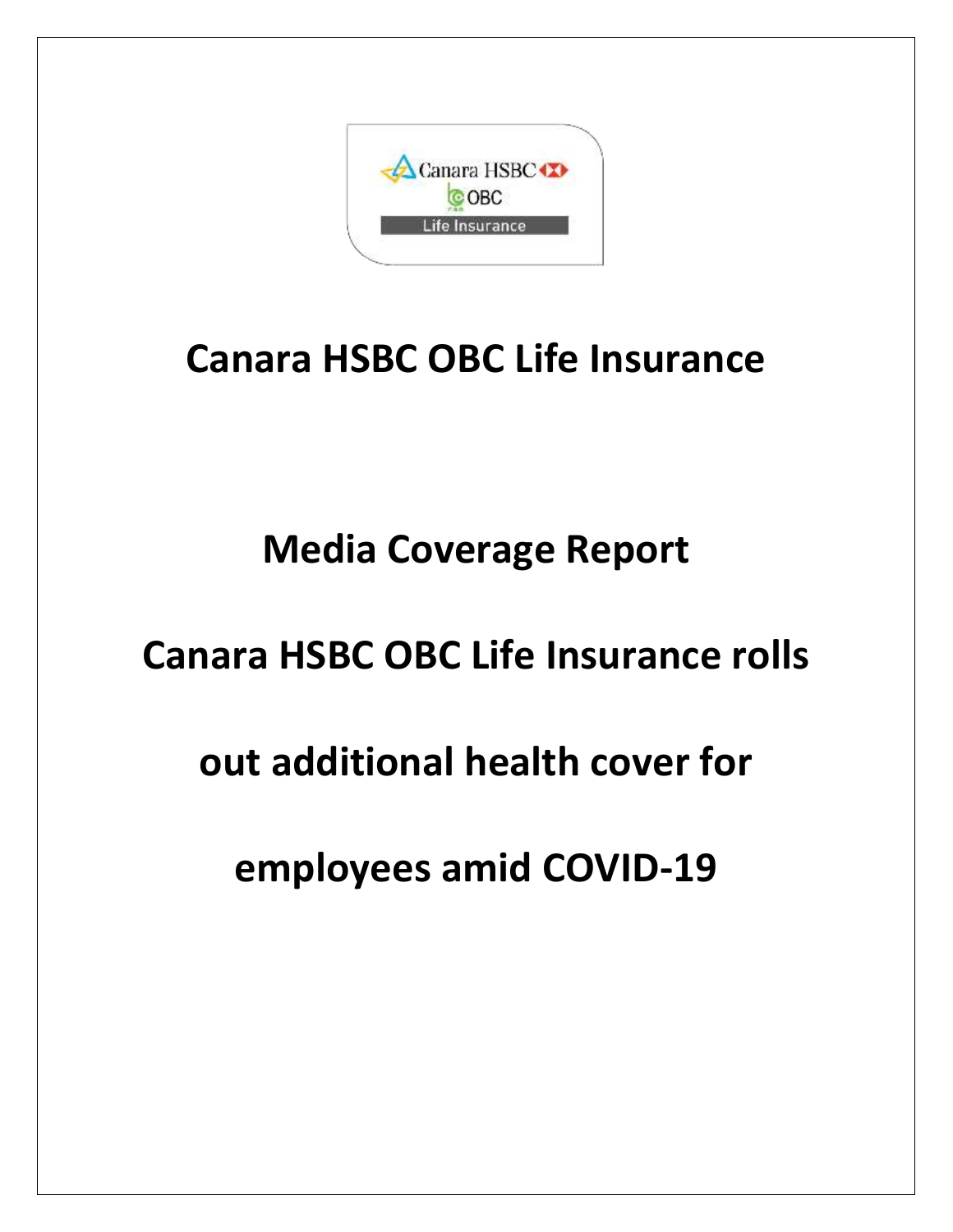| <b>Publication: UNI</b>  | Page No: NA      |
|--------------------------|------------------|
| <b>Edition: National</b> | Date: 29-09-2020 |



#### **Canara HSBC OBC Life Insurance rolls out additional health cover for employees amid COVID-19**

Canara HSBC Oriental Bank of Commerce Life Insurance, one of the India's leading life insurance firms, has rolled out additional Group COVID care policy for its designate employees amid COVID-19 for their wellbeing and safety. Understanding the dire need of situation when most of the Insurance industry employees are meeting and interacting with customers on a regular basis, the Company has come forward and implemented one of the unique initiatives within life insurance industry to safeguard employee health and wellbeing.

The initiative will motivate employees and at the same time provide them the confidence to meet any financial exigency during these hard times. The policy will cover the necessary expenses in case of any medical emergency and can be utilized as and when the employee is detected COVID positive and requires medical attention on immediate basis. The expenses pertaining to COVID Hospitalization, Home care treatment, Ayush Treatment, Pre & Post hospitalization expenses up to 15 & 30 days will be covered in this additional policy.

Commenting on the initiative, Mr. Anuj Mathur, MD & CEO, Canara HSBC Oriental Bank of Commerce Life Insurance says: - "Employee wellbeing & safety has always been our priority since inception and given the nature of our business, the Company has taken this measure to protect our employees in these unprecedented times."

Adding to MD and CEO, Ms. Kiran Yadav, Chief People Officer, Canara HSBC Oriental Bank of Commerce Life Insurance says: - "Looking at the severity of COVID situation across the globe, it becomes our responsibility to extend best possible care to our workforce. Rolling out COVID care policy to designate employees will empower them to take more considered decisions and continue their efforts on the work front.

**Link:-** [http://www.uniindia.com/canara-hsbc-obc-life-insurance-rolls-out-additional-health-cover-for](http://www.uniindia.com/canara-hsbc-obc-life-insurance-rolls-out-additional-health-cover-for-employees-amid-covid-19/east/news/2181269.html)[employees-amid-covid-19/east/news/2181269.html](http://www.uniindia.com/canara-hsbc-obc-life-insurance-rolls-out-additional-health-cover-for-employees-amid-covid-19/east/news/2181269.html)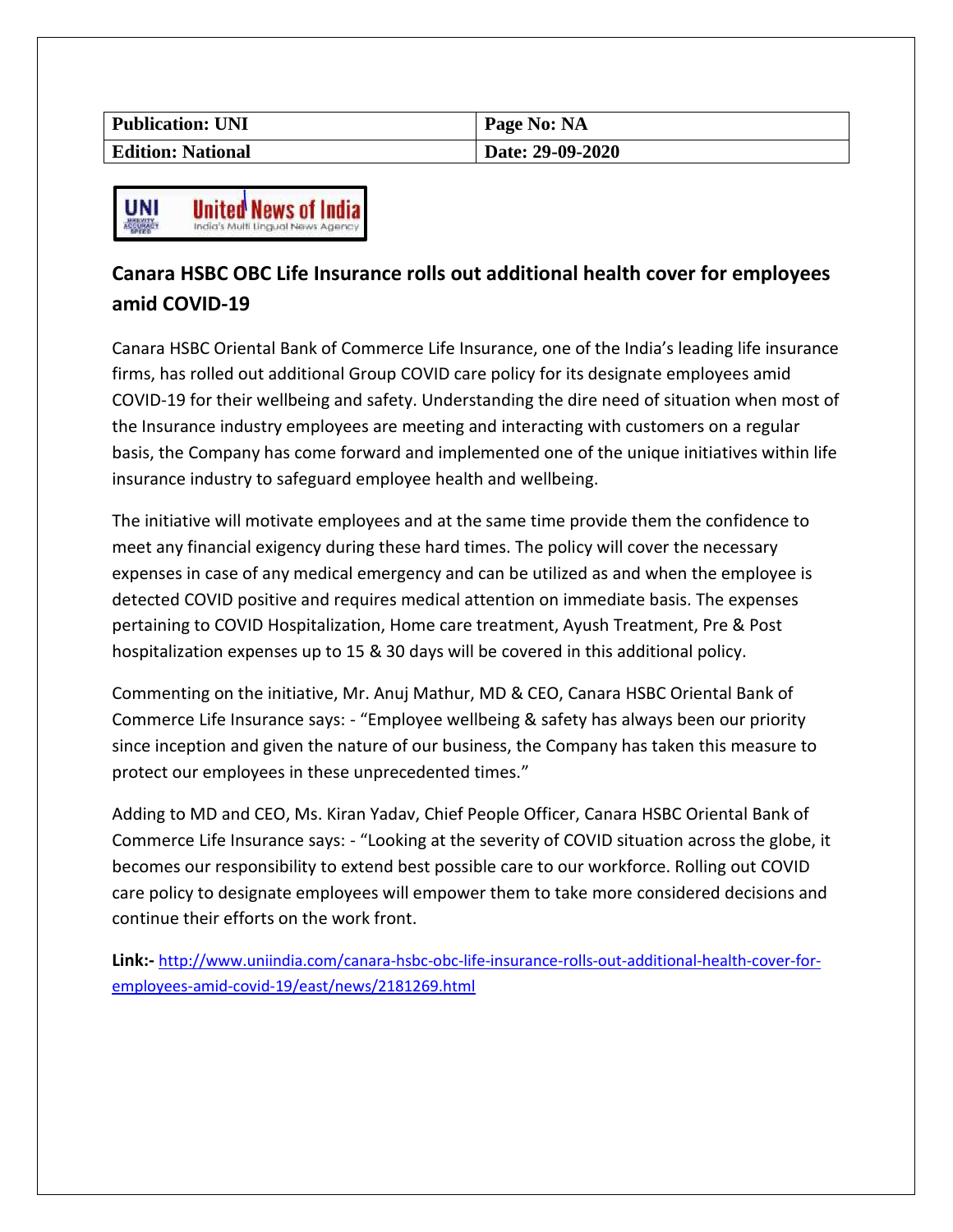| <b>Publication: HR Katha</b> | Page No: NA      |
|------------------------------|------------------|
| <b>Edition: National</b>     | Date: 30-09-2020 |



### **Canara HSBC OBC Life Insurance offers additional health cover for staff**

Indian life insurance firm, Canara HSBC Oriental Bank of Commerce Life Insurance, has rolled out additional Group COVID Care Policy for its designate employees for their wellbeing and safety. With most employees in the insurance space having to meet and interact with customers regularly, there is increased risk of contracting the virus.

The new policy will not only provide the required motivation to the employees, but also help them to meet any emergency medical expenses that may during these hard times. The policy can be used whenever the employees test positive and require medical attention, treatment or hospitalisation. This additional policy will cover all expenses incurred on COVID-related hospitalisation, treatment at home , Ayush treatment, pre- and post-hospitalisation expenses up to 15 and 30 days, respectively.

This policy has been specially launched to " protect our employees in these unprecedented times", said Anuj Mathur, MD & CEO, Canara HSBC Oriental Bank of Commerce Life Insurance.

Kiran Yadav, chief people officer, Canara HSBC Oriental Bank of Commerce Life Insurance emphasised that it is the organisation's "responsibility to extend the best possible care to our workforce." She believes that the COVID care policy for designate employees will "empower them to take more considered decisions and continue their efforts on the work front."

Canara HSBC Oriental Bank of Commerce Life Insurance Company, which came into being about 12 years ago, is a joint venture between Canara Bank, HSBC Insurance (Asia Pacific) Holdings and the Punjab National Bank. The Gurugram-headquartered company, which has branch offices pan India, caters to customers through over 20,000 bank branches of its partners.

**Link:-** [https://www.hrkatha.com/employee-health/canara-hsbc-obc-life-insurance-offers-additional](https://www.hrkatha.com/employee-health/canara-hsbc-obc-life-insurance-offers-additional-health-cover-for-staff/)[health-cover-for-staff/](https://www.hrkatha.com/employee-health/canara-hsbc-obc-life-insurance-offers-additional-health-cover-for-staff/)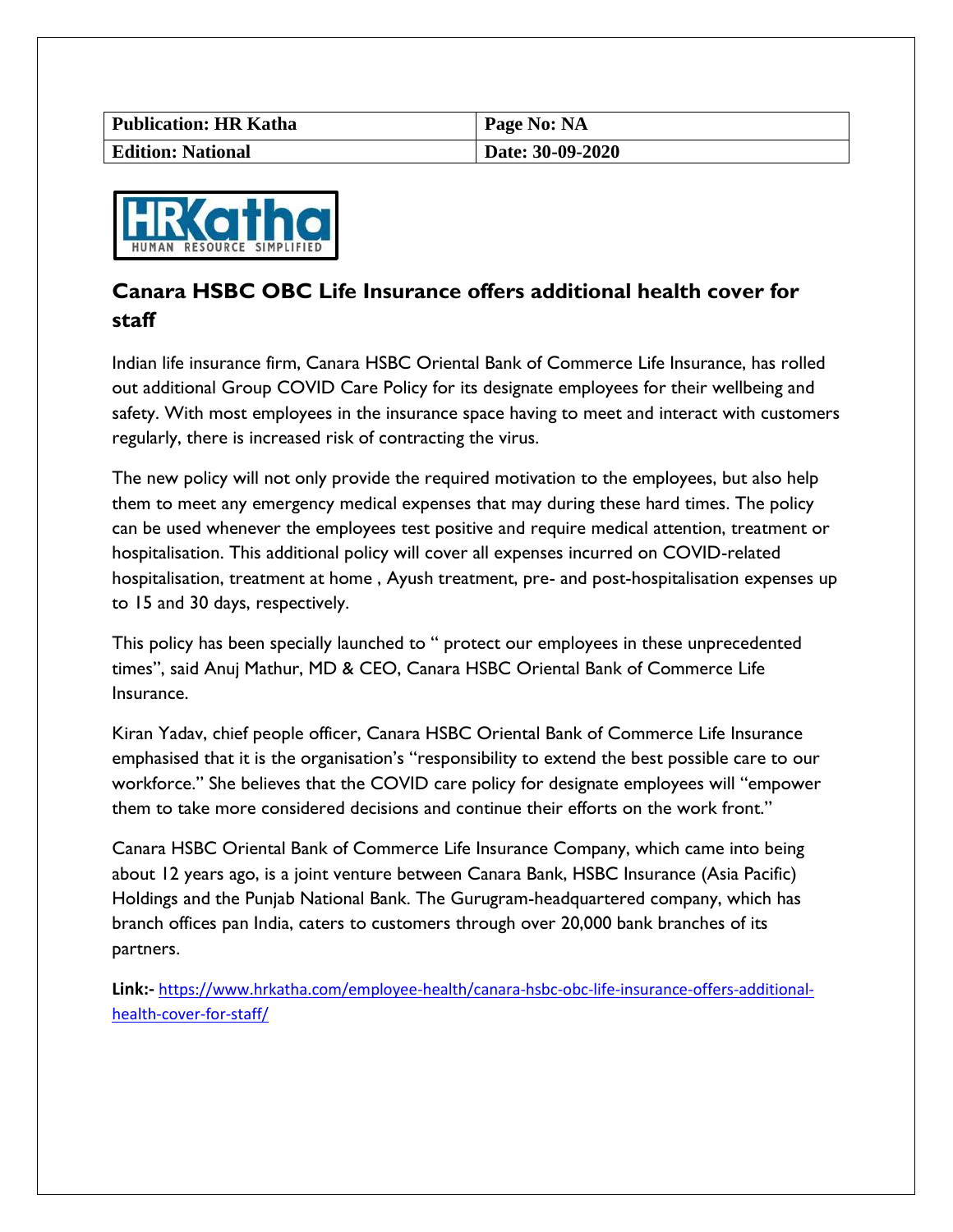| <b>Publication: Human Capital</b> | Page No: NA      |
|-----------------------------------|------------------|
| <b>Edition: National</b>          | Date: 30-09-2020 |



#### **Canara HSBC OBC Life Insurance Rolls Out Health Cover for Employees**

Canara HSBC Oriental Bank of Commerce Life Insurance has rolled out additional Group COVID care policy for its designate employees in the wake the COVID-19 pandemic.

The initiative will motivate employees and at the same time provide them the confidence to meet any financial exigency during these hard times.

The policy will cover the necessary expenses in case of any medical emergency and can be utilized as and when the employee is detected COVID-19 positive and requires medical attention on immediate basis.

Additionally, the expenses pertaining to COVID Hospitalization, Home care treatment, Ayush Treatment, Pre & Post hospitalization expenses up to 15 and 30 days will also be covered in the policy.

Anuj Mathur, MD & CEO, Canara HSBC Oriental Bank of Commerce Life Insurance, said, "Employee wellbeing and safety has always been our priority since inception and given the nature of our business, the Company has taken this measure to protect our employees in these unprecedented times."

Kiran Yadav, Chief People Officer, Canara HSBC Oriental Bank of Commerce Life Insurance, stated, "Looking at the severity of COVID situation across the globe, it becomes our responsibility to extend best possible care to our workforce. Rolling out COVID-care policy to designate employees will empower them to take more considered decisions and continue their efforts on the work front."

#### **Link:-**

[https://humancapitalonline.com/News/details/1492/Canara%20HSBC%20OBC%20Life%20Insur](https://humancapitalonline.com/News/details/1492/Canara%20HSBC%20OBC%20Life%20Insurance%20Rolls%20Out%20Health%20Cover%20for%20Employees) [ance%20Rolls%20Out%20Health%20Cover%20for%20Employees](https://humancapitalonline.com/News/details/1492/Canara%20HSBC%20OBC%20Life%20Insurance%20Rolls%20Out%20Health%20Cover%20for%20Employees)